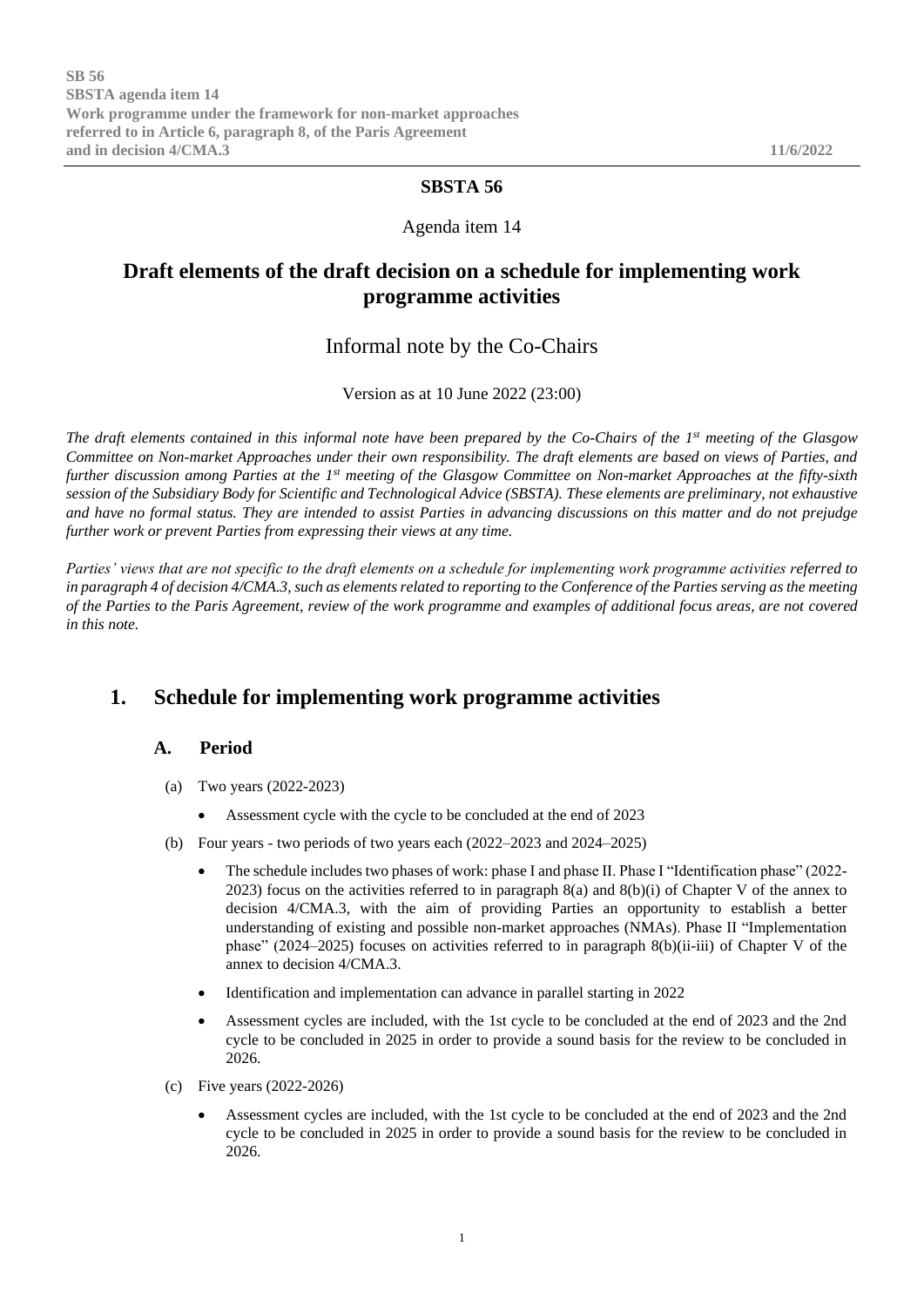### **B. Timeline and expected outcomes of each work programme activity referred to in Chapter V of the annex to decision 4/CMA.3**

| <b>Activity</b>                                                                                                                                                   | <b>Expected outcomes</b>                                                                                                                                                                                                                                                                                                                                                                                                                                                                                                                                                                                                                            |                                                                                                                                                                                                                                                                                                                                                                                                                 |                                                                                                                                                                                                                                                                                                                                                                                                                                                                           |                                                                                                                                                                                                              |
|-------------------------------------------------------------------------------------------------------------------------------------------------------------------|-----------------------------------------------------------------------------------------------------------------------------------------------------------------------------------------------------------------------------------------------------------------------------------------------------------------------------------------------------------------------------------------------------------------------------------------------------------------------------------------------------------------------------------------------------------------------------------------------------------------------------------------------------|-----------------------------------------------------------------------------------------------------------------------------------------------------------------------------------------------------------------------------------------------------------------------------------------------------------------------------------------------------------------------------------------------------------------|---------------------------------------------------------------------------------------------------------------------------------------------------------------------------------------------------------------------------------------------------------------------------------------------------------------------------------------------------------------------------------------------------------------------------------------------------------------------------|--------------------------------------------------------------------------------------------------------------------------------------------------------------------------------------------------------------|
|                                                                                                                                                                   | 2022                                                                                                                                                                                                                                                                                                                                                                                                                                                                                                                                                                                                                                                | 2023                                                                                                                                                                                                                                                                                                                                                                                                            | 2024                                                                                                                                                                                                                                                                                                                                                                                                                                                                      | 2025                                                                                                                                                                                                         |
| A: Identifying measures for enhancing existing linkages, creating synergies and facilitating coordination and implementation of NMAs                              |                                                                                                                                                                                                                                                                                                                                                                                                                                                                                                                                                                                                                                                     |                                                                                                                                                                                                                                                                                                                                                                                                                 |                                                                                                                                                                                                                                                                                                                                                                                                                                                                           |                                                                                                                                                                                                              |
| <b>A1: Identification of NMAs</b>                                                                                                                                 |                                                                                                                                                                                                                                                                                                                                                                                                                                                                                                                                                                                                                                                     |                                                                                                                                                                                                                                                                                                                                                                                                                 |                                                                                                                                                                                                                                                                                                                                                                                                                                                                           |                                                                                                                                                                                                              |
| A1.1: Identifying focus areas of the<br>work programme activities                                                                                                 | • Submissions on examples of<br>potential additional focus<br>areas are made by Parties and<br>observers (para 6(b))<br>• A synthesis report on the<br>examples of potential<br>additional focus areas is<br>prepared by the secretariat<br>• An in-session workshop is<br>organized by the secretariat<br>and a workshop report on the<br>examples of potential<br>additional focus areas is<br>prepared (para 8)<br>• [Focus areas including initial<br>and additional focus areas are<br>established]<br>• [Any additions to the list of<br>focus areas for phase I are<br>finalized at the 2 <sup>nd</sup> meeting of<br>the Glasgow Committee] | • [Any focus areas in addition<br>to the initial focus areas<br>listed in decision 4/CMA.3.<br>are confirmed by the<br>Glasgow Committee]<br>• Informal note on the<br>outcomes of workshops and<br>other work programme<br>activities referred to in<br>paragraph $8$ (a) and (b)(i) of<br>the annex to decision<br>4/CMA.3. is developed at<br>the 3 <sup>rd</sup> meeting of the<br><b>Glasgow Committee</b> | • [Call for submissions to<br>identify additional focus<br>areas for phase II is launched<br>at Glasgow Committee 5]<br>• Informal note on the<br>outcomes of workshops and<br>other work programme<br>activities referred to in<br>paragraph $8$ (a) and (b)(i) of<br>the annex to decision<br>4/CMA.3. is developed at<br>Glasgow Committee 5<br>• [Additional focus areas for<br>phase II are finalized at the<br>6 <sup>th</sup> meeting of the Glasgow<br>Committee] | • Review of the current focus<br>areas (inclusive of the initial and<br>additional lists) is conducted, as<br>part of the review of the work<br>programme at CMA 7<br>(November 2025).                       |
| A1.2: Identifying existing NMAs<br>under the framework that are in<br>accordance with the provisions<br>referred to in chapter II of annex to<br>decision 4/CMA.2 | · Submissions on existing non-<br>market approaches in the<br>initial focus areas are made by<br>Parties and observers (para<br>6(a)<br>• A synthesis report on the<br>existing non-market                                                                                                                                                                                                                                                                                                                                                                                                                                                          | • Informal note on the<br>outcomes of workshops and<br>other work programme<br>activities referred to in<br>paragraph $8$ (a) and (b)(i) of<br>the annex to decision                                                                                                                                                                                                                                            | • Informal note on the<br>outcomes of workshops and<br>other work programme<br>activities referred to in<br>paragraph $8$ (a) and (b)(i) of<br>the annex to decision                                                                                                                                                                                                                                                                                                      | • Call for submissions for Parties<br>to identify NMAs to inform<br>work programme activities to be<br>discussed at the subsequent<br>meeting of the Glasgow<br>Committee is launched at the 8 <sup>th</sup> |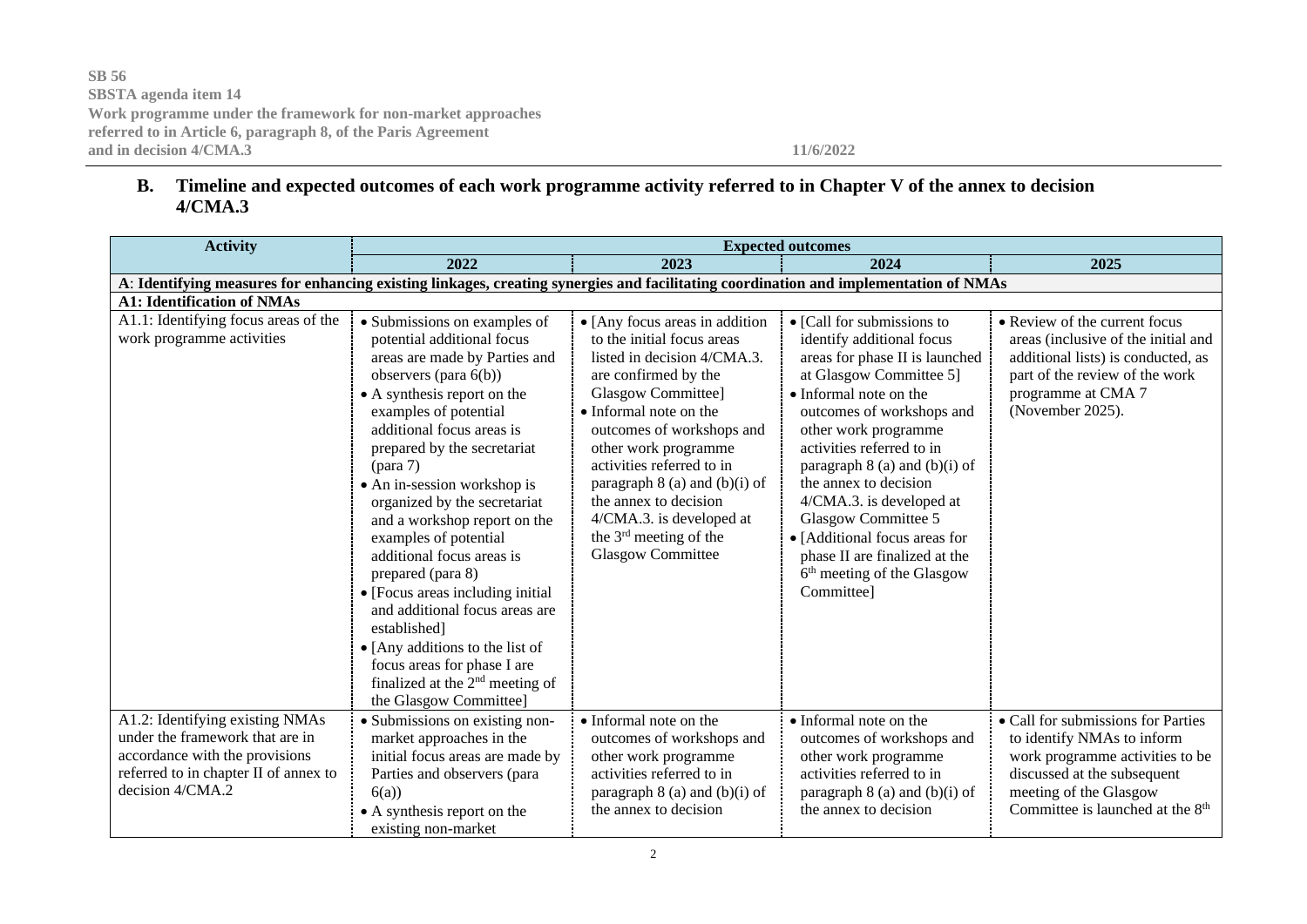| <b>Activity</b>                                                                                                                                                               | 2022<br>approaches in the initial focus                                                                                                                                                                                                                                                                                                                                                                                                                                                                                                                                                                                                                                                                                                                                                                                                                                                                                                | 2023                                                                                                                                                                                                                                                                                                   | <b>Expected outcomes</b><br>2024                                                                                                                                                                                                                                                                       | 2025                                |
|-------------------------------------------------------------------------------------------------------------------------------------------------------------------------------|----------------------------------------------------------------------------------------------------------------------------------------------------------------------------------------------------------------------------------------------------------------------------------------------------------------------------------------------------------------------------------------------------------------------------------------------------------------------------------------------------------------------------------------------------------------------------------------------------------------------------------------------------------------------------------------------------------------------------------------------------------------------------------------------------------------------------------------------------------------------------------------------------------------------------------------|--------------------------------------------------------------------------------------------------------------------------------------------------------------------------------------------------------------------------------------------------------------------------------------------------------|--------------------------------------------------------------------------------------------------------------------------------------------------------------------------------------------------------------------------------------------------------------------------------------------------------|-------------------------------------|
|                                                                                                                                                                               |                                                                                                                                                                                                                                                                                                                                                                                                                                                                                                                                                                                                                                                                                                                                                                                                                                                                                                                                        |                                                                                                                                                                                                                                                                                                        |                                                                                                                                                                                                                                                                                                        |                                     |
|                                                                                                                                                                               | areas is prepared by the<br>secretariat (para 7)<br>• An in-session workshop is<br>organized by the secretariat<br>and a workshop report on the<br>existing non-market<br>approaches in the initial focus<br>areas is prepared by the<br>secretariat (para 8)<br>• Call for submissions for<br>Parties to identify NMAs to<br>inform work programme<br>activities to be discussed at the<br>subsequent meeting of the<br>Glasgow Committee is<br>launched at the 2 <sup>nd</sup> meeting of<br>the Glasgow Committee<br>· Define clear criteria for NMAs<br>to be included under the<br>framework.<br>• Allow different initiatives to<br>explain how they meet all the<br>criteria for NMAs {no<br>timeline specified}<br>• Define process for including<br>activities and initiatives as<br>NMAs under the framework to<br>avoid the proliferation of<br>activities and initiatives under<br>the framework {no timeline<br>specified | 4/CMA.3. is developed at<br>Glasgow Committee 3<br>• Call for submissions for<br>Parties to identify NMAs to<br>inform work programme<br>activities to be discussed at<br>the subsequent meeting of<br>the Glasgow Committee is<br>launched at the 4 <sup>th</sup> meeting<br>of the Glasgow Committee | 4/CMA.3. is developed at<br>Glasgow Committee 5<br>• Call for submissions for<br>Parties to identify NMAs to<br>inform work programme<br>activities to be discussed at<br>the subsequent meeting of<br>the Glasgow Committee is<br>launched at the 6 <sup>th</sup> meeting<br>of the Glasgow Committee | meeting of the Glasgow<br>Committee |
| <b>A2: Identification of measures</b>                                                                                                                                         |                                                                                                                                                                                                                                                                                                                                                                                                                                                                                                                                                                                                                                                                                                                                                                                                                                                                                                                                        |                                                                                                                                                                                                                                                                                                        |                                                                                                                                                                                                                                                                                                        |                                     |
| $\overline{A2.1}$ : Identifying and evaluating<br>positive and other experience of<br>existing linkages, synergies,<br>coordination and implementation in<br>relation to NMAs | • The activities "identifying<br>measures" could be concluded<br>in November 2022, pending<br>the results of this meeting and<br>the 2 <sup>nd</sup> meeting of the<br>Glasgow Committee.                                                                                                                                                                                                                                                                                                                                                                                                                                                                                                                                                                                                                                                                                                                                              | • Informal note on the<br>outcomes of workshops and<br>other work programme<br>activities referred to in<br>paragraph $8$ (a) and (b)(i) of<br>the annex to decision<br>4/CMA.3. is developed at                                                                                                       | • Informal note on the<br>outcomes of workshops and<br>other work programme<br>activities referred to in<br>paragraph $8$ (a) and (b)(i) of<br>the annex to decision<br>4/CMA.3. is developed at                                                                                                       |                                     |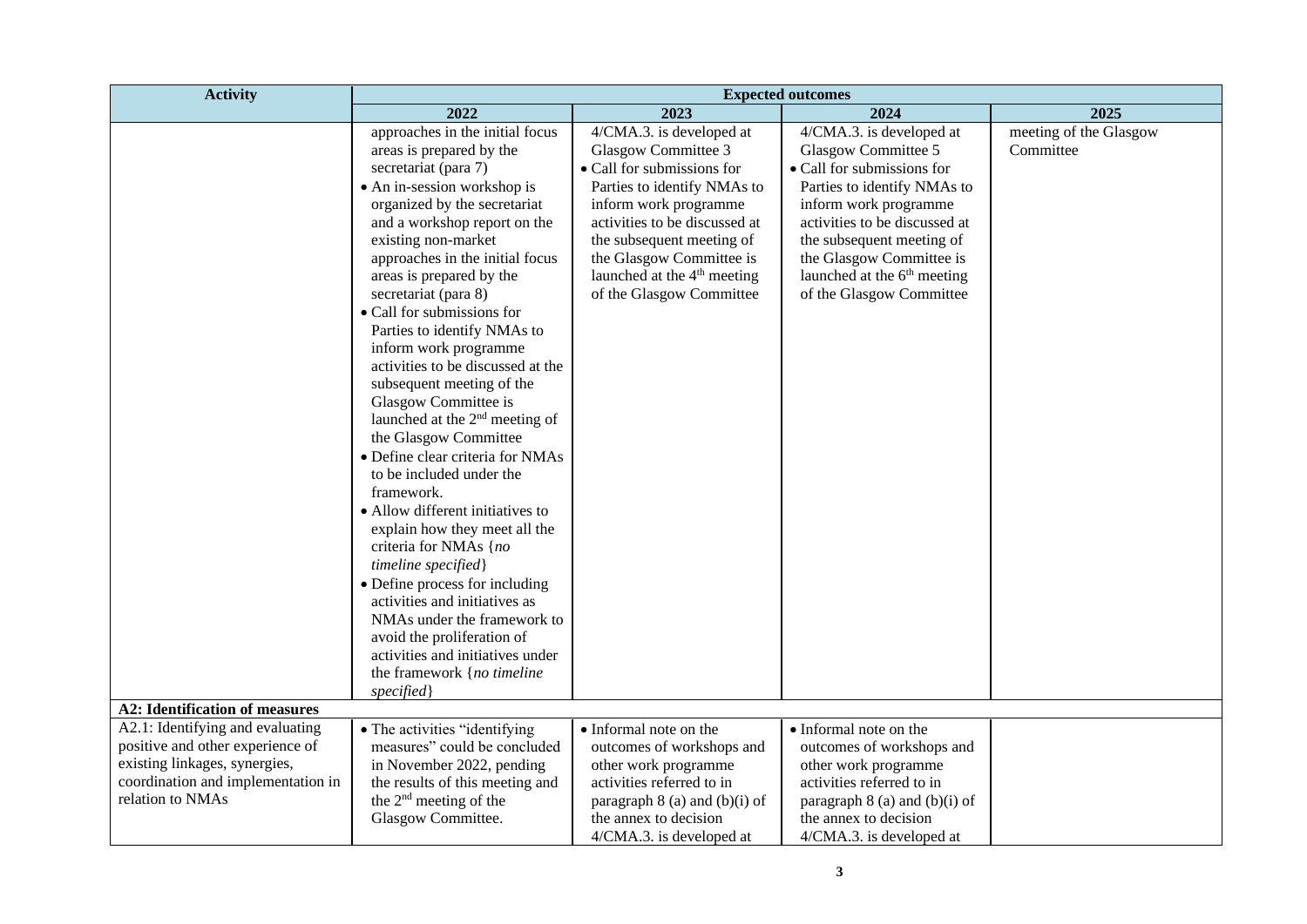| <b>Activity</b>                                                                                                                                                                                                                                                                                                                                                                        | <b>Expected outcomes</b>                                                                                                                                                                                                                                                                                                                                                                         |                                                                                                                                                                                                                                                                                                          |                                                                                                                                                                                                                                                                    |      |
|----------------------------------------------------------------------------------------------------------------------------------------------------------------------------------------------------------------------------------------------------------------------------------------------------------------------------------------------------------------------------------------|--------------------------------------------------------------------------------------------------------------------------------------------------------------------------------------------------------------------------------------------------------------------------------------------------------------------------------------------------------------------------------------------------|----------------------------------------------------------------------------------------------------------------------------------------------------------------------------------------------------------------------------------------------------------------------------------------------------------|--------------------------------------------------------------------------------------------------------------------------------------------------------------------------------------------------------------------------------------------------------------------|------|
|                                                                                                                                                                                                                                                                                                                                                                                        | 2022                                                                                                                                                                                                                                                                                                                                                                                             | 2023                                                                                                                                                                                                                                                                                                     | 2024                                                                                                                                                                                                                                                               | 2025 |
|                                                                                                                                                                                                                                                                                                                                                                                        | • Criteria for identifying and<br>evaluating experiences has<br>been developed, experiences<br>reviewed and integrated into<br>the framework.<br>· Submission by Parties for<br>presentations and review of<br>NMA experiences (sectoral,<br>bilateral, multilateral,<br>territorial approaches,<br>programmatic approaches,<br>others, is published.<br>• Technical synthesis is<br>formulated. | the 3 <sup>rd</sup> meeting of the<br><b>Glasgow Committee</b>                                                                                                                                                                                                                                           | the 5 <sup>th</sup> meeting of the<br>Glasgow Committee                                                                                                                                                                                                            |      |
| A2.2: Identifying measures for<br>enhancing existing linkages,<br>creating synergies and facilitating<br>coordination and implementation of<br>NMAs, including in the local,<br>subnational, national and global<br>context                                                                                                                                                            | • The activities "identifying<br>measures" could be concluded<br>in November 2022, pending<br>the results of this meeting and<br>the 2 <sup>nd</sup> meeting of the<br>Glasgow Committee.<br>• Technical paper is developed<br>to summarize the outcomes of<br>a workshop for identifying<br>measures for consideration<br>and agreement.                                                        | • Informal note on the<br>outcomes of workshops and<br>other work programme<br>activities referred to in<br>paragraph 8 (a) and (b)(i) of<br>the annex to decision<br>4/CMA.3. is developed at<br>the 3 <sup>rd</sup> meeting of the<br><b>Glasgow Committee</b>                                         | • Informal note on the<br>outcomes of workshops and<br>other work programme<br>activities referred to in<br>paragraph $8$ (a) and (b)(i) of<br>the annex to decision<br>4/CMA.3. is developed at<br>the 5 <sup>th</sup> meeting of the<br><b>Glasgow Committee</b> |      |
| <b>B:</b> Implementing measures                                                                                                                                                                                                                                                                                                                                                        |                                                                                                                                                                                                                                                                                                                                                                                                  |                                                                                                                                                                                                                                                                                                          |                                                                                                                                                                                                                                                                    |      |
| B1: Developing and implementing<br>tools, with the assistance of the<br>secretariat, including a UNFCCC<br>web-based platform for recording<br>and exchanging information on<br>NMAs, including information<br>identified through the work<br>programme, and supporting the<br>identification of opportunities for<br>participating Parties to identify,<br>develop and implement NMAs | • Submissions on the UNFCCC<br>web-based platform platform<br>including how to<br>operationalize it are made by<br>Parties and observers (para<br>6(c)<br>• A synthesis report on the<br>UNFCCC web-based platform<br>is prepared by the secretariat<br>• An in-session workshop is<br>organized by the secretariat<br>and a workshop report on the                                              | • A web-based platform is<br>established and functioning<br>• Informal note on the<br>outcomes of workshops and<br>other work programme<br>activities referred to in<br>paragraph $8$ (a) and (b)(i) of<br>the annex to decision<br>4/CMA.3. is developed the<br>3rd meeting of the Glasgow<br>Committee | • Informal note on the<br>outcomes of workshops and<br>other work programme<br>activities referred to in<br>paragraph $8$ (a) and (b)(i) of<br>the annex to decision<br>4/CMA.3. is developed the<br>5 <sup>th</sup> meeting of the Glasgow<br>Committee           |      |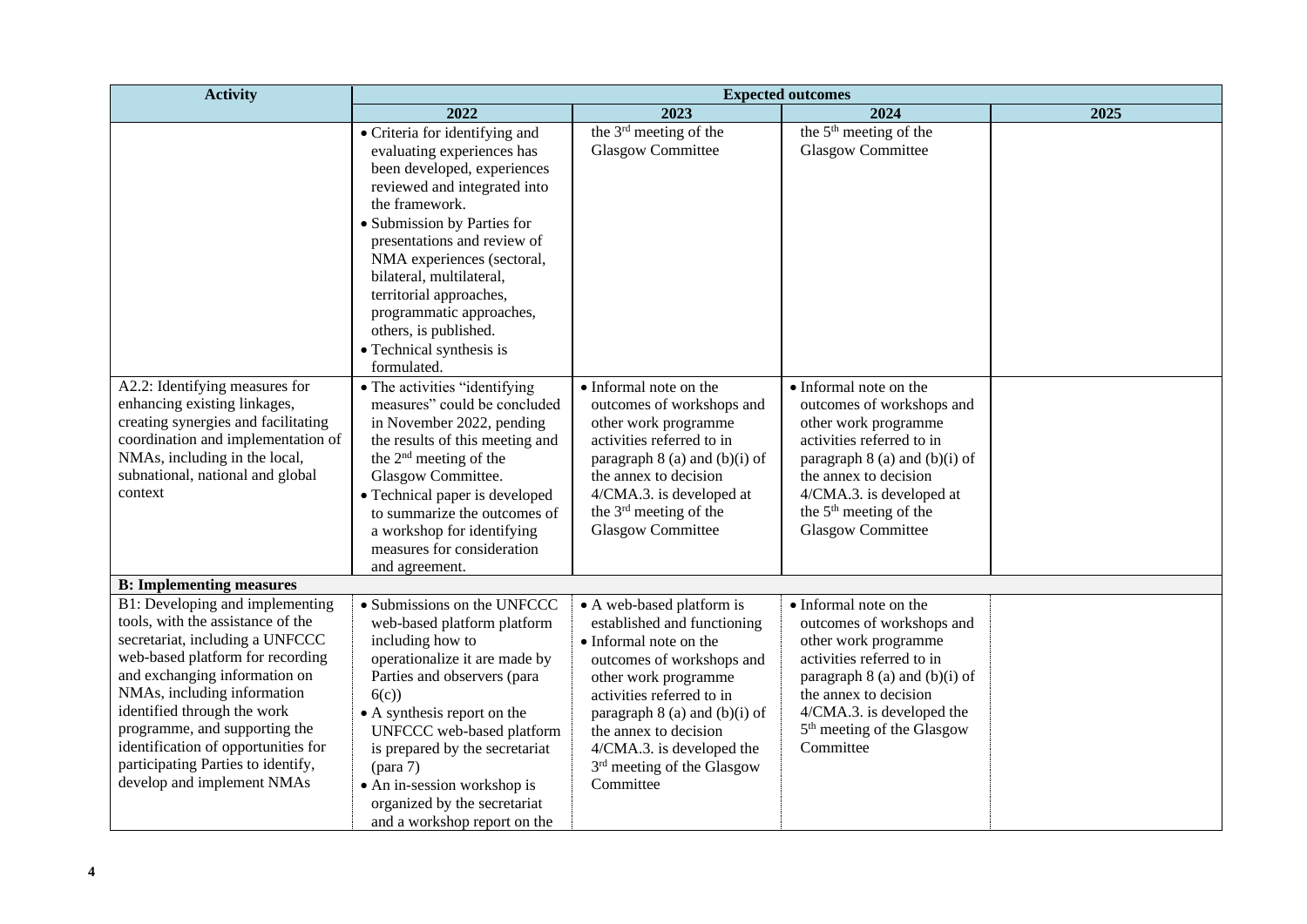| <b>Activity</b>                                                                                                                                                 | <b>Expected outcomes</b>                                                                                                                                                                                                                                                              |                                                                                                                                                                                                                                                             |                                                                                                                                      |                                                                                                                                                                                                                                                                                                                                  |
|-----------------------------------------------------------------------------------------------------------------------------------------------------------------|---------------------------------------------------------------------------------------------------------------------------------------------------------------------------------------------------------------------------------------------------------------------------------------|-------------------------------------------------------------------------------------------------------------------------------------------------------------------------------------------------------------------------------------------------------------|--------------------------------------------------------------------------------------------------------------------------------------|----------------------------------------------------------------------------------------------------------------------------------------------------------------------------------------------------------------------------------------------------------------------------------------------------------------------------------|
|                                                                                                                                                                 | 2022                                                                                                                                                                                                                                                                                  | 2023                                                                                                                                                                                                                                                        | 2024                                                                                                                                 | 2025                                                                                                                                                                                                                                                                                                                             |
| B2: Identifying and sharing information, best practices, lessons learned and case studies in relation to developing and implementing NMAs, including on how to: | UNFCCC web-based platform<br>is prepared (para 8)<br>• A draft CMA decision on the<br>schedule for implementing<br>work programme activities<br>including specifications for<br>the UNFCCC web-based<br>platform is developed and<br>recommended by the Glasgow<br>Committee (para 4) |                                                                                                                                                                                                                                                             |                                                                                                                                      |                                                                                                                                                                                                                                                                                                                                  |
| B2.1: Replicate successful NMAs,                                                                                                                                | • Workshops are organized once                                                                                                                                                                                                                                                        | • Repository of learning by                                                                                                                                                                                                                                 | · Workshops are organized                                                                                                            | • Workshops are organized once                                                                                                                                                                                                                                                                                                   |
| including in the local, subnational,<br>national and global context                                                                                             | or twice a year, with<br>presenters and experts invited<br>to share their views and<br>experiences                                                                                                                                                                                    | doing and good practices<br>through working groups and<br>task forces, is developed.<br>• Workshops are organized<br>once or twice a year, with<br>presenters and experts<br>invited to share their views<br>and experiences                                | once or twice a year, with<br>presenters and experts<br>invited to share their views<br>and experiences                              | or twice a year, with presenters<br>and experts invited to share their<br>views and experiences<br>• Informal note on outcomes of<br>workshops and other work<br>programme activities in<br>paragraph 8 (b)(ii-iii) is<br>developed at the 7 <sup>th</sup> meeting of<br>the Glasgow Committee                                   |
| B2.2: Facilitate enabling<br>environments and successful policy<br>frameworks                                                                                   | • Workshops are organized once<br>or twice a year, with<br>presenters and experts invited<br>to share their views and<br>experiences                                                                                                                                                  | • Repository of learning by<br>doing and good practices<br>through working groups and<br>task forces, is developed.<br>• Workshops are organized<br>once or twice a year, with<br>presenters and experts<br>invited to share their views<br>and experiences | • Workshops are organized<br>once or twice a year, with<br>presenters and experts<br>invited to share their views<br>and experiences | • Workshops are organized once<br>or twice a year, with presenters<br>and experts invited to share their<br>views and experiences<br>• Informal note on outcomes of<br>workshops and other work<br>programme activities in<br>paragraph 8 (b)(ii-iii) is<br>developed at the 7 <sup>th</sup> meeting of<br>the Glasgow Committee |
| B2.3: Enhance the engagement in<br>NMAs by the private sector, civil<br>society organizations and<br>vulnerable and impacted sectors<br>and communities         | · Workshops are organized once<br>or twice a year, with<br>presenters and experts invited<br>to share their views and<br>experiences                                                                                                                                                  | • Repository of learning by<br>doing and good practices<br>through working groups and<br>task forces, is developed.<br>• Workshops are organized<br>once or twice a year, with<br>presenters and experts<br>invited to share their views<br>and experiences | · Workshops are organized<br>once or twice a year, with<br>presenters and experts<br>invited to share their views<br>and experiences | • Workshops are organized once<br>or twice a year, with presenters<br>and experts invited to share their<br>views and experiences<br>• Informal note on outcomes of<br>workshops and other work<br>programme activities in<br>paragraph 8 (b)(ii-iii) is                                                                         |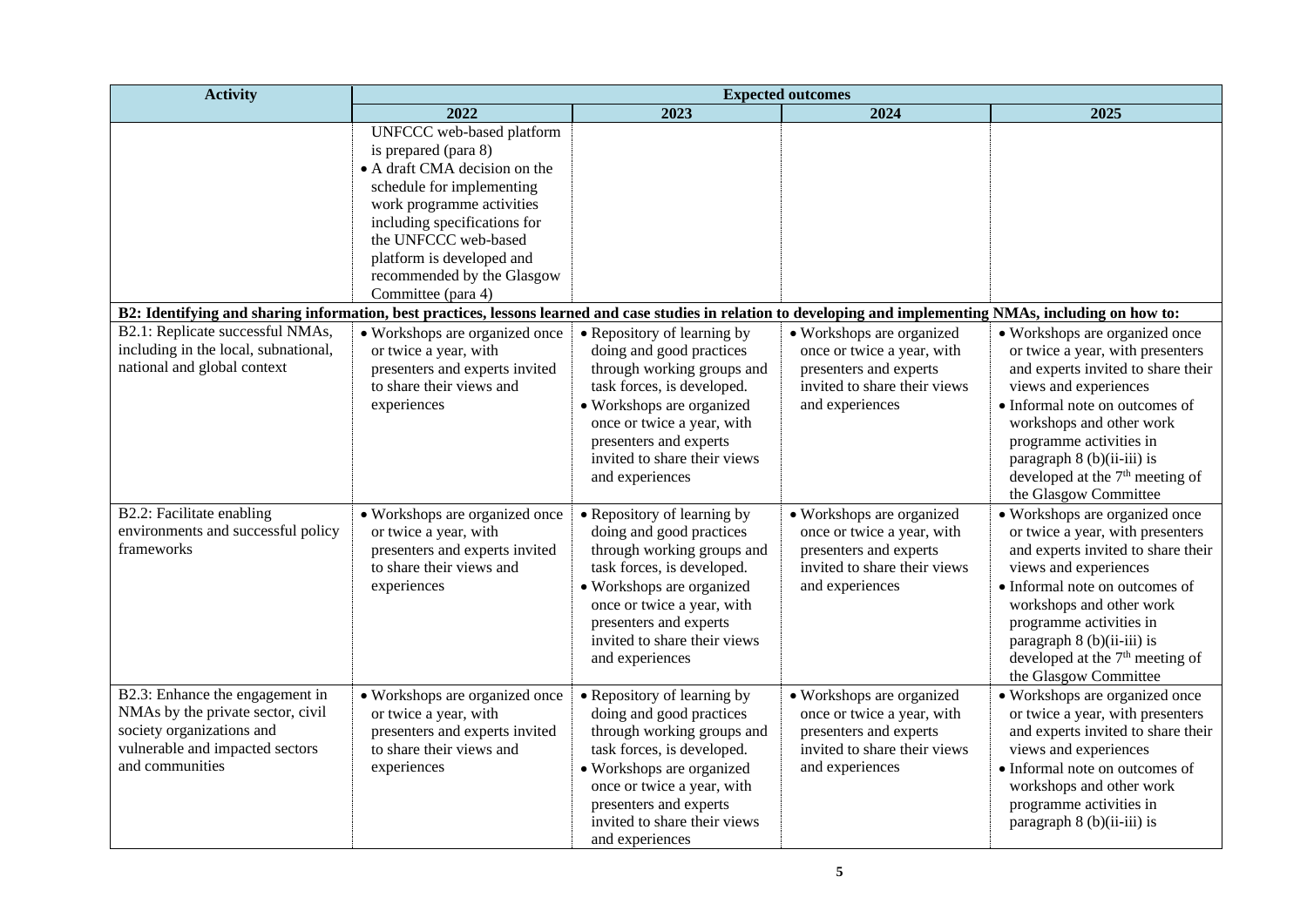| <b>Activity</b>                                                                                                                                                                                                                                                      | <b>Expected outcomes</b>                                                                                                             |                                                                                                                                                                                                                                                             |                                                                                                                                      |                                                                                                                                                                                                                                                                                                                         |
|----------------------------------------------------------------------------------------------------------------------------------------------------------------------------------------------------------------------------------------------------------------------|--------------------------------------------------------------------------------------------------------------------------------------|-------------------------------------------------------------------------------------------------------------------------------------------------------------------------------------------------------------------------------------------------------------|--------------------------------------------------------------------------------------------------------------------------------------|-------------------------------------------------------------------------------------------------------------------------------------------------------------------------------------------------------------------------------------------------------------------------------------------------------------------------|
|                                                                                                                                                                                                                                                                      | 2022                                                                                                                                 | 2023                                                                                                                                                                                                                                                        | 2024                                                                                                                                 | 2025                                                                                                                                                                                                                                                                                                                    |
|                                                                                                                                                                                                                                                                      |                                                                                                                                      |                                                                                                                                                                                                                                                             |                                                                                                                                      | developed at the $7th$ meeting of<br>the Glasgow Committee                                                                                                                                                                                                                                                              |
| B2.4: Enhance the engagement in<br>NMAs by the private sector, civil<br>society organizations and<br>vulnerable and impacted sectors<br>and communities                                                                                                              | • Workshops are organized once<br>or twice a year, with<br>presenters and experts invited<br>to share their views and<br>experiences | • Repository of learning by<br>doing and good practices<br>through working groups and<br>task forces, is developed.<br>• Workshops are organized<br>once or twice a year, with<br>presenters and experts<br>invited to share their views<br>and experiences | • Workshops are organized<br>once or twice a year, with<br>presenters and experts<br>invited to share their views<br>and experiences | • Workshops are organized once<br>or twice a year, with presenters<br>and experts invited to share their<br>views and experiences<br>• Informal note on outcomes of<br>workshops and other work<br>programme activities in<br>paragraph 8 (b)(ii-iii) is<br>developed at the $7th$ meeting of<br>the Glasgow Committee  |
| B2.5: Promote cooperation on<br>NMAs between Parties that<br>supports the implementation of<br>ambitious NDCs contributing to the<br>achievement of the long-term<br>temperature goal of the Paris<br>Agreement, including in relation to<br>the development of NMAs | • Workshops are organized once<br>or twice a year, with<br>presenters and experts invited<br>to share their views and<br>experiences | • Repository of learning by<br>doing and good practices<br>through working groups and<br>task forces, is developed.<br>• Workshops are organized<br>once or twice a year, with<br>presenters and experts<br>invited to share their views<br>and experiences | • Workshops are organized<br>once or twice a year, with<br>presenters and experts<br>invited to share their views<br>and experiences | • Workshops are organized once<br>or twice a year, with presenters<br>and experts invited to share their<br>views and experiences<br>• Informal note on outcomes of<br>workshops and other work<br>programme activities in<br>paragraph $8(b)(ii-iii)$ is<br>developed at the $7th$ meeting of<br>the Glasgow Committee |
| B2.6: Estimate and report the<br>impacts of NMAs on mitigation and<br>adaptation                                                                                                                                                                                     | • Workshops are organized once<br>or twice a year, with<br>presenters and experts invited<br>to share their views and<br>experiences | • Repository of learning by<br>doing and good practices<br>through working groups and<br>task forces, is developed.<br>• Workshops are organized<br>once or twice a year, with<br>presenters and experts<br>invited to share their views<br>and experiences | • Workshops are organized<br>once or twice a year, with<br>presenters and experts<br>invited to share their views<br>and experiences | · Workshops are organized once<br>or twice a year, with presenters<br>and experts invited to share their<br>views and experiences<br>• Informal note on outcomes of<br>workshops and other work<br>programme activities in<br>paragraph $8(b)(ii-iii)$ is<br>developed at the $7th$ meeting of<br>the Glasgow Committee |
| B2.7: Establish guidelines,<br>procedures and safeguards to<br>facilitate NMAs                                                                                                                                                                                       | • Workshops are organized once<br>or twice a year, with<br>presenters and experts invited<br>to share their views and<br>experiences | • Repository of learning by<br>doing and good practices<br>through working groups and<br>task forces, is developed.<br>• Workshops are organized<br>once or twice a year, with<br>presenters and experts                                                    | • Workshops are organized<br>once or twice a year, with<br>presenters and experts<br>invited to share their views<br>and experiences | • Workshops are organized once<br>or twice a year, with presenters<br>and experts invited to share their<br>views and experiences<br>• Informal note on outcomes of<br>workshops and other work<br>programme activities in<br>paragraph $8(b)(ii-iii)$ is                                                               |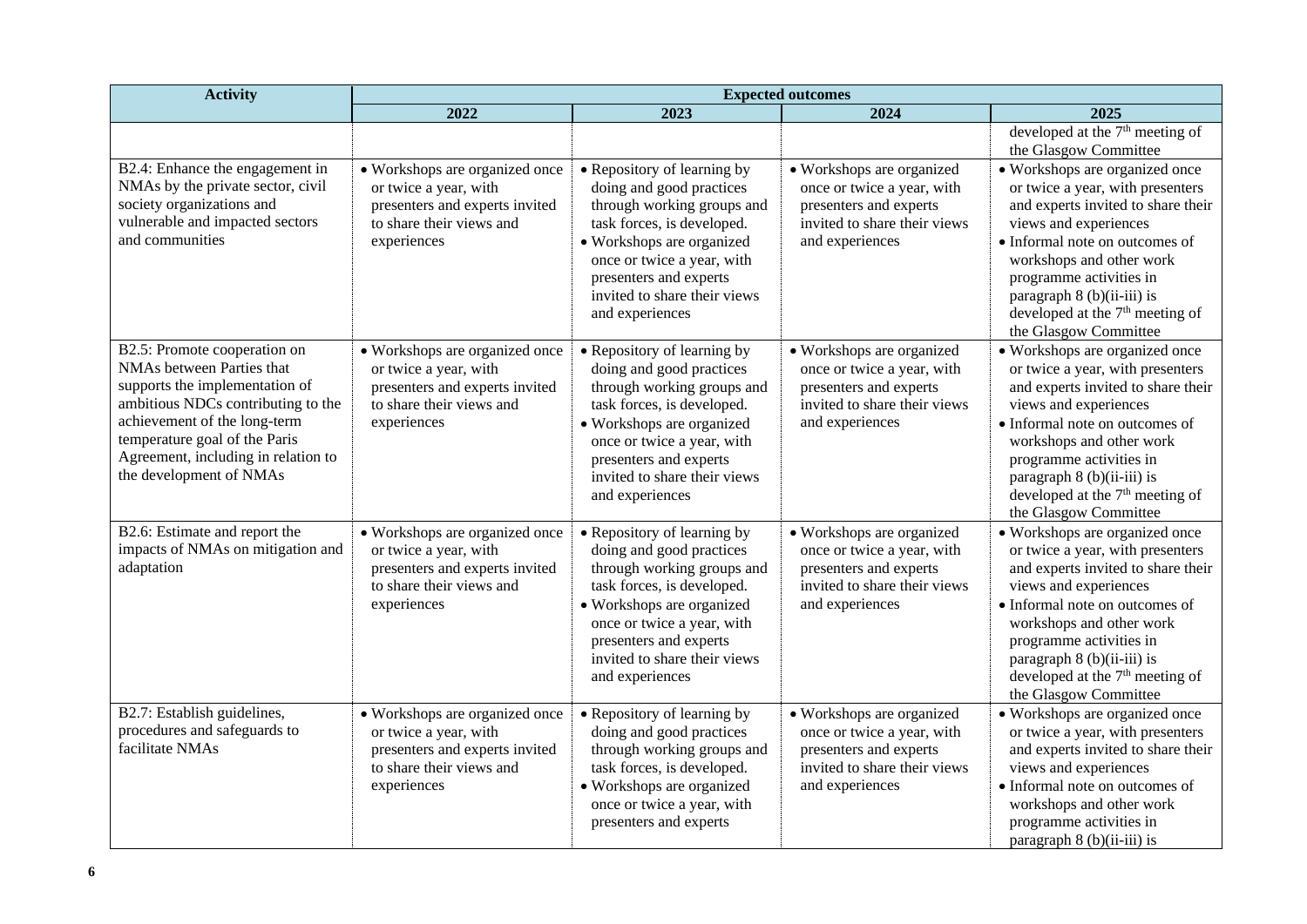| <b>Activity</b>                                                                                                                                                  | <b>Expected outcomes</b> |                                |      |                                             |
|------------------------------------------------------------------------------------------------------------------------------------------------------------------|--------------------------|--------------------------------|------|---------------------------------------------|
|                                                                                                                                                                  | 2022                     | 2023                           | 2024 | 2025                                        |
|                                                                                                                                                                  |                          | invited to share their views   |      | developed at the $7th$ meeting of           |
|                                                                                                                                                                  |                          | and experiences                |      | the Glasgow Committee                       |
| B3: Identifying initiatives, programmes and projects for facilitating NMAs that support the implementation of NDCs to allow for higher mitigation and adaptation |                          |                                |      |                                             |
| ambitions in NDCs by:                                                                                                                                            |                          |                                |      |                                             |
| B3.1: Establishing linkages with                                                                                                                                 |                          | • Coordination network of      |      | • Informal note on outcomes of              |
| bodies, institutional arrangements                                                                                                                               |                          | UNFCCC entities and other      |      | workshops and other work                    |
| and processes under or related to                                                                                                                                |                          | related actors is established  |      | programme activities in                     |
| the Convention and the Paris                                                                                                                                     |                          |                                |      | paragraph $8$ (b)(ii-iii) is                |
| Agreement in relation to, inter alia,                                                                                                                            |                          |                                |      | developed at the $7th$ meeting of           |
| mitigation, adaptation, finance,                                                                                                                                 |                          |                                |      | the Glasgow Committee                       |
| technology development and                                                                                                                                       |                          |                                |      |                                             |
| transfer, and capacity-building, as                                                                                                                              |                          |                                |      |                                             |
| appropriate                                                                                                                                                      |                          |                                |      |                                             |
| B3.2: Mapping the initiatives,                                                                                                                                   |                          | • Financial and technical      |      | • Informal note on outcomes of              |
| programmes and projects at the                                                                                                                                   |                          | cooperation both public and    |      | workshops and other work                    |
| local, subnational and national                                                                                                                                  |                          | private in nature at different |      | programme activities in                     |
| level, including those that support                                                                                                                              |                          | levels (national, regional and |      | paragraph $8$ (b)(ii-iii) is                |
| Parties in meeting the requirements                                                                                                                              |                          | global) (existing initiatives  |      | developed at the 7 <sup>th</sup> meeting of |
| for receiving support and provide                                                                                                                                |                          | throughout the world (inside   |      | the Glasgow Committee                       |
| capacity-building for the                                                                                                                                        |                          | and outside UNFCCC) is         |      |                                             |
| implementation of NMAs                                                                                                                                           |                          | mapped.                        |      |                                             |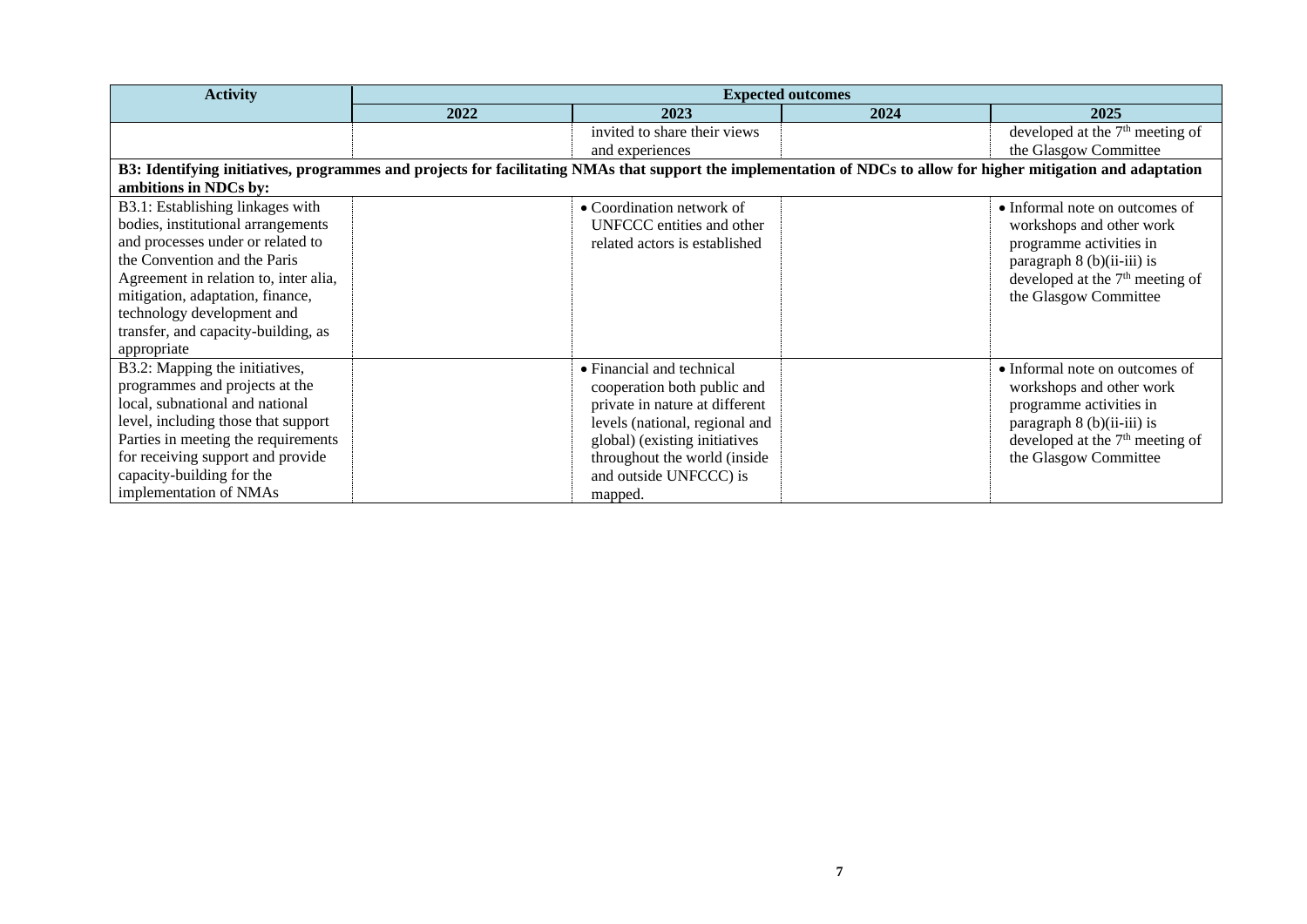# **2. Specifications for the UNFCCC web-based platform**

# **A. Functions**

#### **1. Recording information on non-market approaches**

- (a) Registering/Recording non-market approaches, including through links to related web-based platforms on the UNFCCC platform
	- Identification / registration of NMAs and actions based on NMAs
	- Information hub to support the registration/recording of NMAs
	- Registering/Recording activities submitted by:
		- o More than two Parties consistent with the mandate
		- o Parties and observer organizations including existing activities
	- [Not registering/recording proposals, ideas or concepts for non-market approaches that haven't been voluntarily identified by the Parties involved]
	- Registering/Recording non-market approaches, through linking with other related websites to avoid duplication:
		- o NMAs shouldn't be copied and pasted from their own websites into the web-based platform
		- $\circ$  Link to existing external platforms and websites with additional information to facilitate access to these to identify synergies and co-benefits
- (b) Recording lessons learned and best practices in developing and implementing non-market approaches by:
	- Facilitating learning by doing
	- Facilitating exchanges of lessons learned
	- Facilitating exchanges of good/best practices
	- Including new, ongoing and past cooperation, highlighting best practices and lessons learned
- (c) Recording impacts of non-market approaches
	- A record of the quantum of emissions reductions achieved from a project

#### **2. Exchanging information on non-market approaches**

- (a) Exchanging information on identifying, developing and implementing non-market approaches
	- The ability to contact potential partners
	- Knowledge sharing
	- Bringing together ideas for, and examples of, non-market approaches
	- Easy sharing/exchange of information about NMAs
- (b) Searching recorded information on non-market approaches on the UNFCCC web-based platform
	- Sorting information
	- Searching by key words, tags, categorization between mitigation and adaptation
	- Information should be easily searchable by any end user
	- Filtering by participants, including Parties and regions, in non-market approaches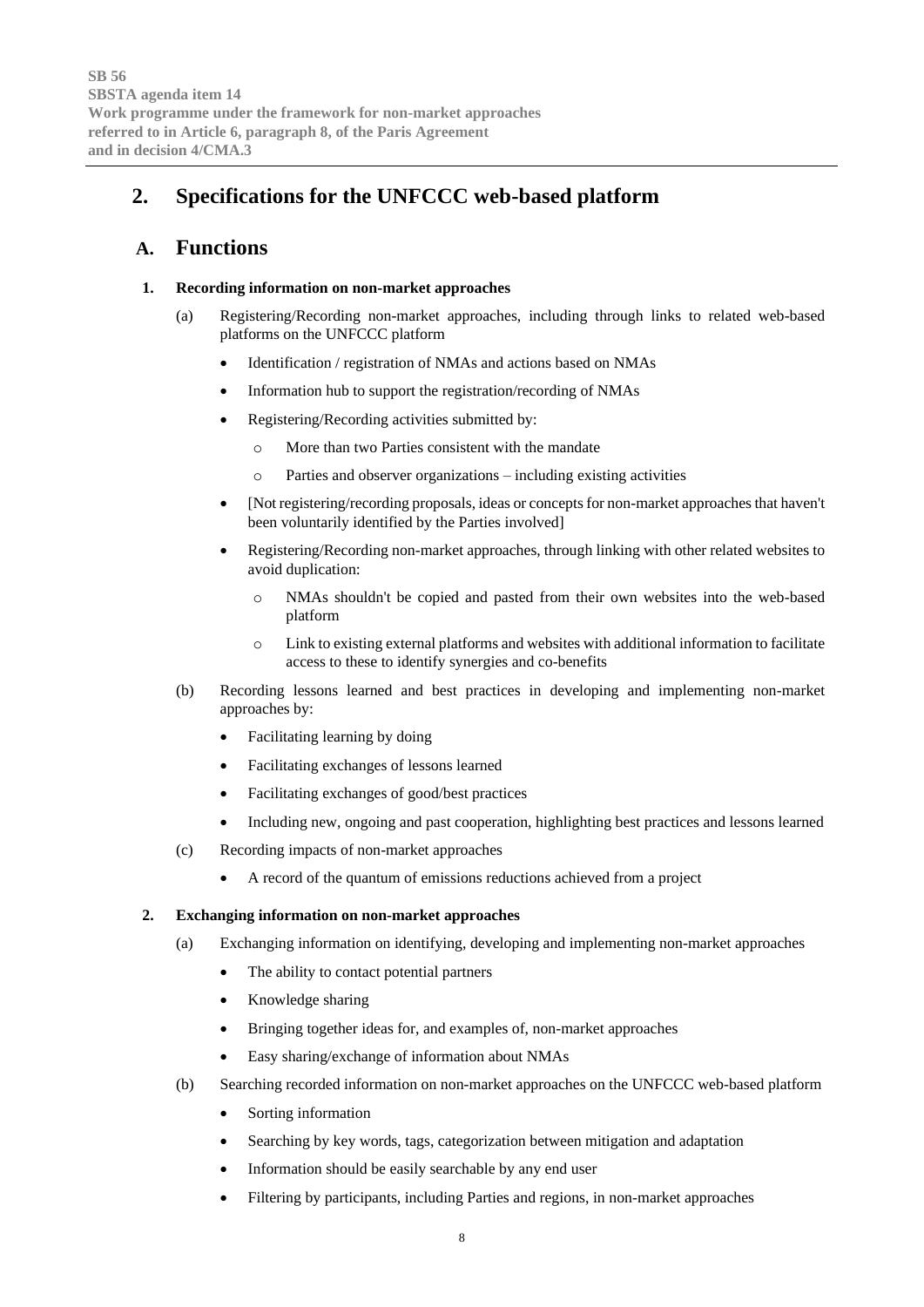(c) [Linking the platform and the centralized accounting and reporting platform of Article 6.2 to ensure that there is no transaction, no possibility of transaction of mitigation outcomes]

#### **3. Supporting identification of opportunities for participating Parties to identify, develop and implement non-market approaches**

- (a) [Matching needs for support for identifying, developing and implementing non-market approaches with opportunities]
	- [Matching function between needs with the provision of means of implementation (finance, technological transfer and capacity building) to support initiatives
	- Matching the needs of NDCs with mean of implementation of existing cooperative sources (both public and private) and generate new programs
	- The platform can function in a way similar to the NAMA registry or the CDM bazaar recognizing that the framework in itself is not a funding mechanism
	- Important to specify correct definition of the matching function as it will be key to start directing the use of resources from the supply and not from the demand side
	- Have an administration to ensure the matchmaking of the needs and the initial existing initiative within the platform and periodic reporting on the achievements to the Glasgow Committee]
	- [Matchmaking can be self-directed by Parties based on the information captured on the webbased platform, which could include needs for expertise, capacity building, technical support, finance, or technology
	- As NMAs are being identified by the participating parties on a voluntary basis and involving more than one participating party, all NMAs reflected on the web-based platform will already by matched with at least two parties who have voluntarily identified that NMA]
- (b) Mapping opportunities for support to NMAs
	- Identify, register/record and map NMA financial and technical cooperation throughout the world
		- o Initiatives, programs and projects
		- o Public and private sources
		- o Bilateral and multilateral channels
		- o At different levels (national, regional/multiparty, and global/multi-region)
		- o Inside/outside the UNFCCC
		- o Modalities of access
	- Virtual tools to support the mapping of NMA actions' needs and initiatives, programs and projects for the provision of means of implementation.
- (c) Providing information on NMAs
	- If there are initiatives that match NMAs, estimate outcomes achieved from a NMA project
	- Information for framing a scaling up NMA process through the formulation of country, national and regional profiles based on NDC needs
- (d) Inviting support for developing and implementing non-market approaches
	- Open invitations to create, join, or contribute to NMA approaches, potentially as open forum
- (e) Facilitating networking between stakeholders
	- Facilitating connections by including contact information and easily navigable/searchable content, as well as links to existing bodies, institutions, programs, initiatives and websites that are relevant to the given NMA.
	- Enhancing regional and global agreements/alliances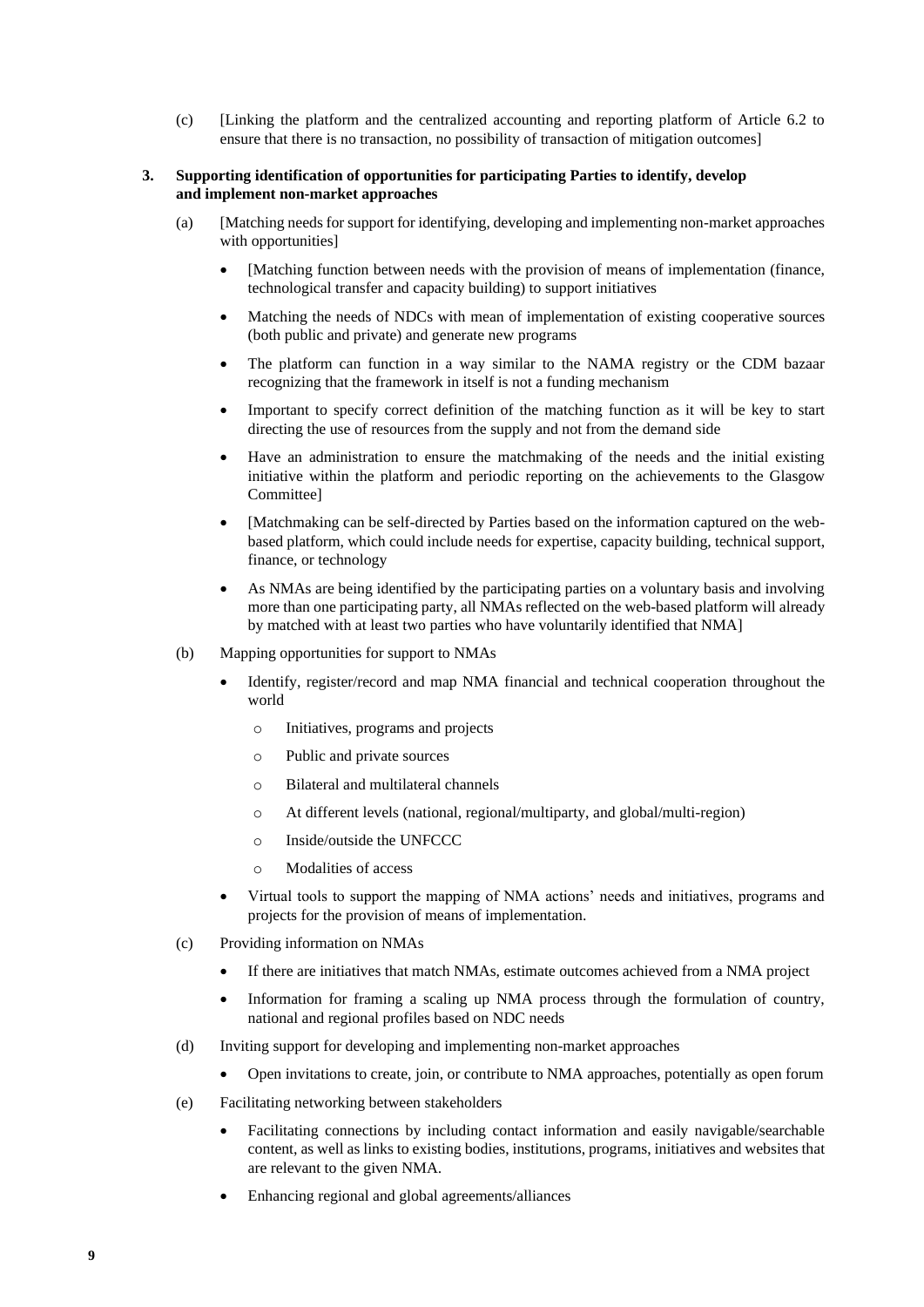(f) Providing learning materials for identifying, developing and implementing non-market approaches including for the development of new initiatives, programs and projects.

#### **4. Other/cross-cutting**

- (a) Providing information on conditional elements of NDCs and/or long-term low-emission development strategies that require support from other Parties as a function of the UNFCCC webbased platform
	- Governments as main users to register NDC (prioritizing conditional part) in order to receive support with means of implementation through NMA.
- (b) Registering sectoral, regional or global profiles of the needs for preparing corresponding initiatives
	- Scaling up process through the development of country, national and regional profiles based on NDC needs
	- Supporting the development of country profiles, regional profiles (multiparty) and global profiles (multiregional).
	- Mapping public and private financial and technical cooperation at different levels (national, regional/multiparty, and global/multi-region) (existing initiatives throughout the world (inside and outside UNFCCC).

### **B. Target users**

- (a) Participating Parties
	- Governments could register their NDCs to receive support with means of implementation through NMA.
- (b) Non-Party stakeholders
	- Accessible to non-party stakeholders
	- International cooperation (technical and financial) to register their initiatives, programmes and projects, with a focus on how to scale up their initiatives and to develop new ones based on country's needs.
	- Private sector to strengthen cooperation and support for NDCs and climate change action, through intergovernmental initiatives and programmes related to NMA
	- Access by any end-user, including private sector, civil society and NGOs
- (c) Relevant bodies, institutional arrangements and processes under or related to the Convention and the Paris Agreement
	- Platform designed to support and strengthen the work of the Glasgow Committee on nonmarket approaches and their institutional arrangements, in order to fully operationalize NMA under the UNFCCC
	- Facilitating the establishment of linkages between UNFCCC entities and other related entities
- (d) Other stakeholders, including indigenous peoples and local communities
	- Indigenous People and local communities, cities, youth, women, and other relevant actors, in order to make alliances with the support of the national governments to receive international cooperation to strengthen their climate action.

# **C. Information to be contained**

• Information provided may be reflected in a standardized format and may include the elements in paragraph 3 (a-f) of the annex to 4/CMA.3, and other information identified by Parties that